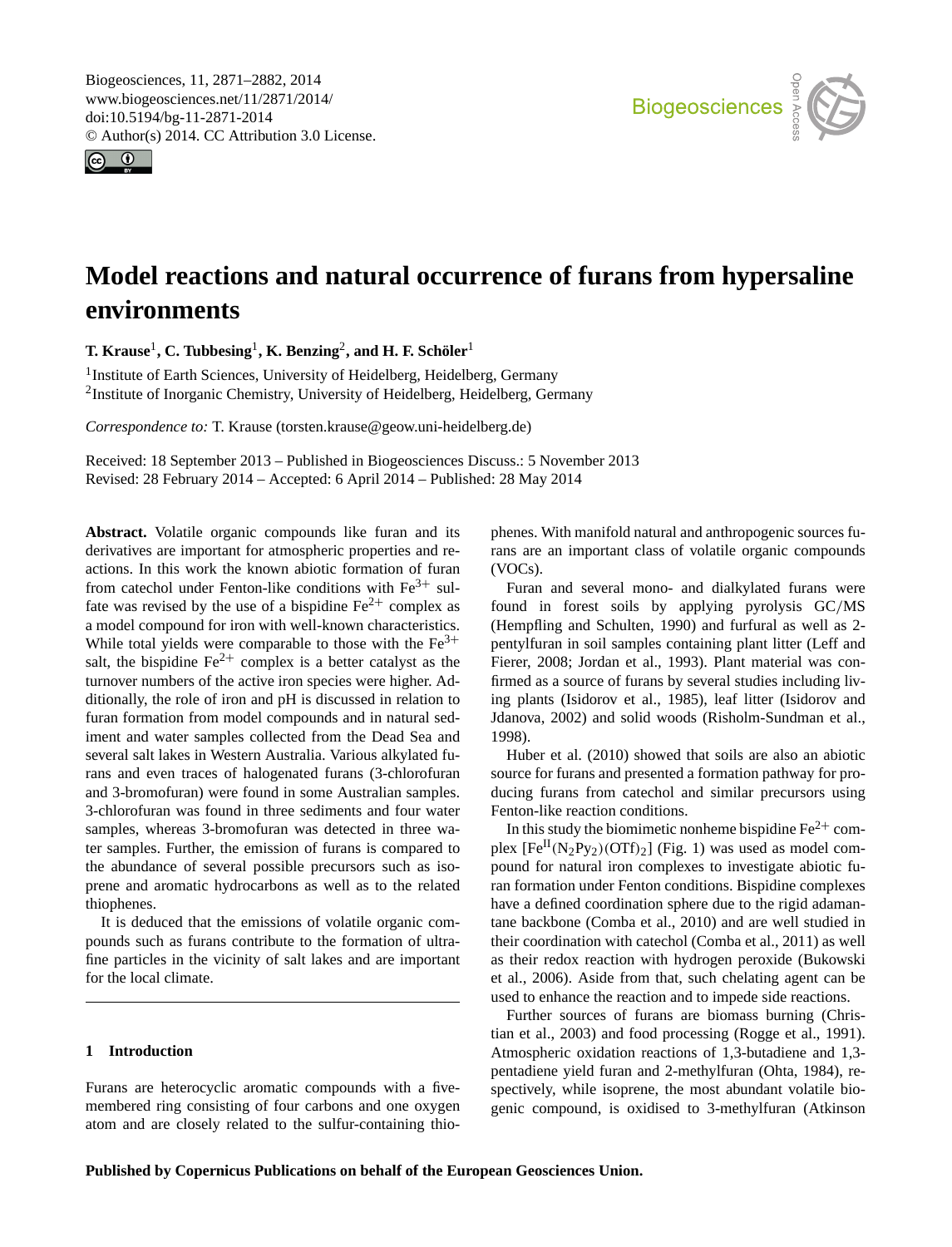

**Figure 1.** Structure of the bispidine  $N_2Py_2$  ligand (left) and geometry of the  $[Fe^{II}(N_2Py_2)(OTf)_2]$  complex (right).

et al., 1989). Moreover, anthropogenic benzene (Berndt and Boge, 2001), toluene (Dumdei et al., 1988) and xylenes (Shepson et al., 1984) are degraded to furans by OH radical reactions in the atmosphere.

According to the maximum incremental reactivity (MIR) scale furans play an important role in the formation of ground-level ozone (Carter, 2009). In addition, furans have an impact on the oxidative budget of the lower troposphere reacting with  $NO<sub>3</sub>$  radicals at night-time (Kind et al., 1996; Berndt et al., 1997) and with OH radicals (Bierbach et al., 1995) or ozone (Atkinson et al., 1983) at daytime. The atmospheric lifetime of furan is about 4 h in the presence of OH radicals and decreases with higher alkylation (Bierbach et al., 1995; Gu et al., 1985). The reaction rate of 3-methylfuran with OH radicals is similar if not even higher than its precursor isoprene (Atkinson et al., 1989; Gu et al., 1985). Furthermore, furans react with OH radicals producing secondary organic aerosol (SOA) (Gómez Alvarez et al., 2009). Such newly formed particles at the nanometre scale are of significant importance in the troposphere altering cloud microphysics. They act as additional cloud condensation nuclei (Pierce and Adams, 2007), increasing the amount of new small droplets in clouds while reducing the size of old droplets leading to a change in the radiative properties and to rain suppression (Khain et al., 2005).

Another atmospheric sink for furans, mainly attributed to the marine boundary layer, is the reaction with Cl radicals being even faster compared to OH radicals (Villanueva et al., 2009; Cabañas et al., 2005) and possibly a source for halogen-induced organic aerosol (XOA; Ofner et al., 2013). Reactive chlorine species are also abundant in the vicinity of various salt lakes in arid and semi-arid environments (Stutz et al., 2002). These terrestrial sources for atmospheric chlorine and other reactive halogen species become even more important with the expansion of salt lakes and salt-influenced soils around the globe because of anthropogenic salinisation (Williams, 1999). For example, high atmospheric concentrations of reactive bromine oxide (Matveev et al., 2001) and iodine oxide (Zingler and Platt, 2005) were measured over the Dead Sea. Sediment and water samples from the Dead Sea are also part of the study in hand on the natural occurrence of furans. Additional sample locations were various salt lakes in the Western Australian wheat belt. These salt lakes are of peculiar interest because of their geochemical properties and their atmospheric impact. On the one hand, chemical parameters such as iron content and pH vary significantly between adjacent lakes (Bowen and Benison, 2009) and on the other hand, the formation of ultra-fine particles was measured in the vicinity of the salt lakes which are assumed to be responsible for decreasing rainfall in the area over the last decades (Junkermann et al., 2009).

Additionally, the investigated salt lakes are situated in regions favouring high seasonal temperatures and elevated solar radiation. The latter is important for a constant supply of  $H<sub>2</sub>O<sub>2</sub>$  in surface waters and top soils (Cooper et al., 1988) which is essential in Fenton reactions including abiotic furan formation.  $H_2O_2$  is also formed in the atmosphere and is transported to the surface by rain events, especially during thunderstorms (Deng and Zuo, 1999; Gunz and Hoffmann, 1990).

The natural occurrence of furans in salt lake sediments including the abiotic pathway provides the basis to understand the atmospheric impact of saline environments with regard to particle formation and local climate changes.

The first part of the paper concerns the abiotic furan formation using a bispidine  $Fe^{2+}$  complex in a Fenton reaction with catechol and the second part deals with the abundance and the underlying conditions of furan emissions from natural salt lake sediments and waters.

### **2 Experimental section**

#### **2.1 Chemicals**

The following chemicals were used: catechol (99%; Sigma-Aldrich), 4-ethylcatechol (95 %; Aldrich), hydrogen peroxide (30 %; Merck),  $[Fe^{II}(N_2Py_2)(OTf)_2]$  (Börzel et al., 2002), Fe<sup>3+</sup>-sulfate (99%; Fe 21–23%; Riedel-de Haën), furan (99 %; Fluka), 2-methylfuran (99 %; Sigma-Aldrich), 2-ethylfuran (97 %; Aldrich), 2-propylfuran (97 %; abcr), 2-butylfuran (98 %; abcr), 2-pentylfuran (97 %; Aldrich), 2,3-dimethylfuran (99 %; Aldrich), 2,5-dimethylfuran (99 %; Aldrich), 3-chlorofuran (Zhang et al., 2005), 3-bromofuran (97 %, Aldrich), thiophene (99 %; Aldrich), 2 methylthiophene (98 %; Aldrich), 3-methylthiophene (99 %; Aldrich), Isoprene (99 %; Aldrich), EPA 624 calibration mix B (analytical standard; Supelco), sulfur mix (analytical standard; Spectrum Quality Standards), potassium chloride (99.5 %; Merck), sodium hydroxide (99 %; Aldrich), sulfuric acid (96 %; Riedel-de Haën), nitric acid (65 %; Bernd Kraft), calcium carbonate (99 %; LECO). Type I ultrapure water  $(>= 18 M\Omega \text{ cm}^{-1})$  from a Purelab UHQ System by ELGA LabWater was used in all experiments.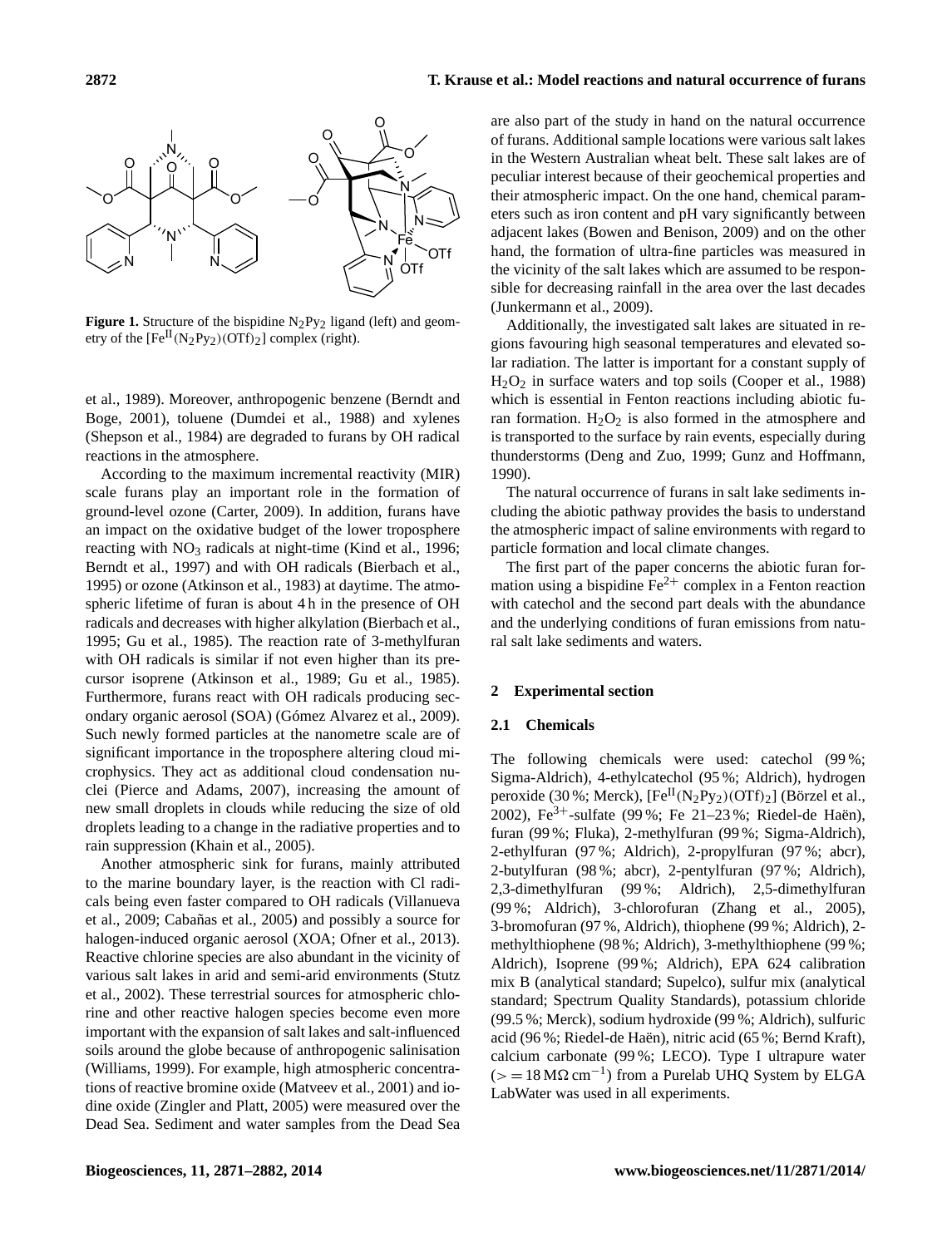#### **2.2 Sediment samples**

Forty-nine samples from Australia in 2011, 30 samples from Australia in 2012 and 13 samples from the Dead Sea, Israel, in 2012 were analysed for various chemical parameters and the natural abundance of furanoic compounds. Sampling locations were selected in the context of SOA formation events (Junkermann et al., 2009; Kamilli et al., 2013), reactive atmospheric halogen observations (Holla, 2013) and to cover a broad range of multifarious geochemical characteristics. The samples were taken from salt lakes or salt-influenced sediments from various depths and were stored cooled for transportation. The sediment samples were freeze dried for long-term storage and in order to remove residues of volatile compounds in a Lyovac GT2 by Steris. Afterwards, the samples were ground using a Pulverisette 5 planetary mill by Fritsch to a grain size below 315  $\mu$ m for homogenisation.

## **2.3 Water samples**

The water samples consisted of eight samples from Australia in 2011, eight samples from Australia in 2012 and seven samples from the Dead Sea in 2012. For analysis, triplicates of 10 mL lake water were transferred into 20 mL headspace vials, closed with air-tight caps on site and stored at 4 ◦C until measurement. Additionally, water samples for iron analysis were sampled and stabilised by acidification.

#### **2.4 Instrumentation**

For the analysis of VOC (b.p.  $-24\degree C$  to 200 °C) a Varian gas chromatograph GC 3400 linked to a Varian Saturn 4D with electron impact ionisation and ion trap mass spectrometer was used. The GC was equipped with a J&W Scientific DB-5 (60 m; 0.32 mm i.d.; 1 µm film thickness) capillary column by Agilent Technologies. Dynamic injection and preconcentration was performed by a customised purge and trap system (Mulder et al., 2013).

The total iron content of the sediment samples was measured by X-ray fluorescence using an energy-dispersive miniprobe multi-element analyser (EMMA) (Cheburkin et al., 1997) while dissolved iron of the water samples was quantified with an ICP-OES Vista MPX system by Varian. The  $C_{org}$  content of the sediments was calculated by subtraction of inorganic carbon content, analysed with a carbonate bomb (Müller and Gastner, 1971), from total carbon content analysed with a SC-144DR carbon/sulfur analyser by Leco. Dissolved organic carbon of the water samples from Australia was determined using a TOC-5000 by Shimadzu. The pH measurements were conducted with a Sentix 41 electrode from WTW calibrated on the free hydrogen scale with buffers by Merck at pH 4.01 and 7.00.

#### **2.5 Experimental procedure**

Model reaction, natural sample and calibration measurements were conducted in 20 mL air-tight headspace glass vials with 10 mL aqueous phase and 10 mL gas phase. The septum of the headspace vials was punctuated by two stainless steel needles connected to a helium carrier gas reservoir and the GC/MS system, respectively. Before analysis the vials were shaken on a MTS 2 rotary board by IKA at 500 rpm in the dark at a controlled temperature in a B10 incubator by Memmert for a defined time. Preceding GC, the analytes from the headspace vials were focused and preconcentrated on a glass lined tubing at  $-190$  °C. The purge flow of the helium carrier gas was  $7 \text{ mL min}^{-1}$  during the optimisation steps of the model reactions and  $15 \text{ mL min}^{-1}$ during the analysis of natural samples. After 7.5 min the analytes were transferred from the purge and trap system by helium (15 psi precolumn pressure) onto the GC column. The oven programme during the measurements of furan formation in model reactions was: 35 ◦C held 8.30 min, 35 ◦C to 150 ◦C at 5.5 ◦C min−<sup>1</sup> , 150 ◦C held 5 min, 150 ◦C to 210 ◦C at 30 ◦C min−<sup>1</sup> , 210 ◦C held 15 min. For the natural samples and the Fenton-like reaction with 4-ethylcatechol the GC programme was modified:  $30^{\circ}$ C held  $15.5$  min,  $30^{\circ}$ C to 114 °C at  $5^{\circ}$ C min<sup>-1</sup>, 114 °C to 210 °C at 30 °C min<sup>-1</sup>,  $210 °C$  held 8 min. All GC/MS measurements were done at least in triplicate. Blanks were run at the beginning and the end of daily experimental series.

#### **2.5.1 Model reactions**

As in previous studies, catechol, being a model compound for natural organic matter, was used in the following oxidation reactions with iron and hydrogen peroxide to comprehend abiotic furan formation processes. In all experiments the catechol concentration amounted to  $5 \mu$ mol in a  $10 \text{ mL}$  (0.5 mM) aqueous phase while the concentration of iron,  $H_2O_2$ , KCl as well as reaction time, pH value and temperature were changed to yield an optimal furan formation.

# **2.5.2** Optimisation of  $[Fe^{II}(N_2Py_2)(OTI)_2]$

To determine the optimal iron concentration for furan formation, 10 mL aqueous solutions containing 0.5 mM catechol,  $1 \text{ mM } H_2O_2$  and  $5 \text{ mM } KCl$  were assayed with 0 to 0.1 mM bispidine  $Fe^{2+}$  complex. The solution had a pH of around 4.6 and was incubated for 30 min at  $40^{\circ}$ C.

#### **2.5.3 Optimisation of hydrogen peroxide**

Optimal  $H_2O_2$  concentration for the reaction was evaluated between 0 and 8 mM while the other parameters were fixed at  $12.5 \mu M$  [Fe<sup>II</sup>(N<sub>2</sub>Py<sub>2</sub>)(OTf)<sub>2</sub>], 5 mM KCl, pH of 4.6 and 30 min incubation time at  $40^{\circ}$ C.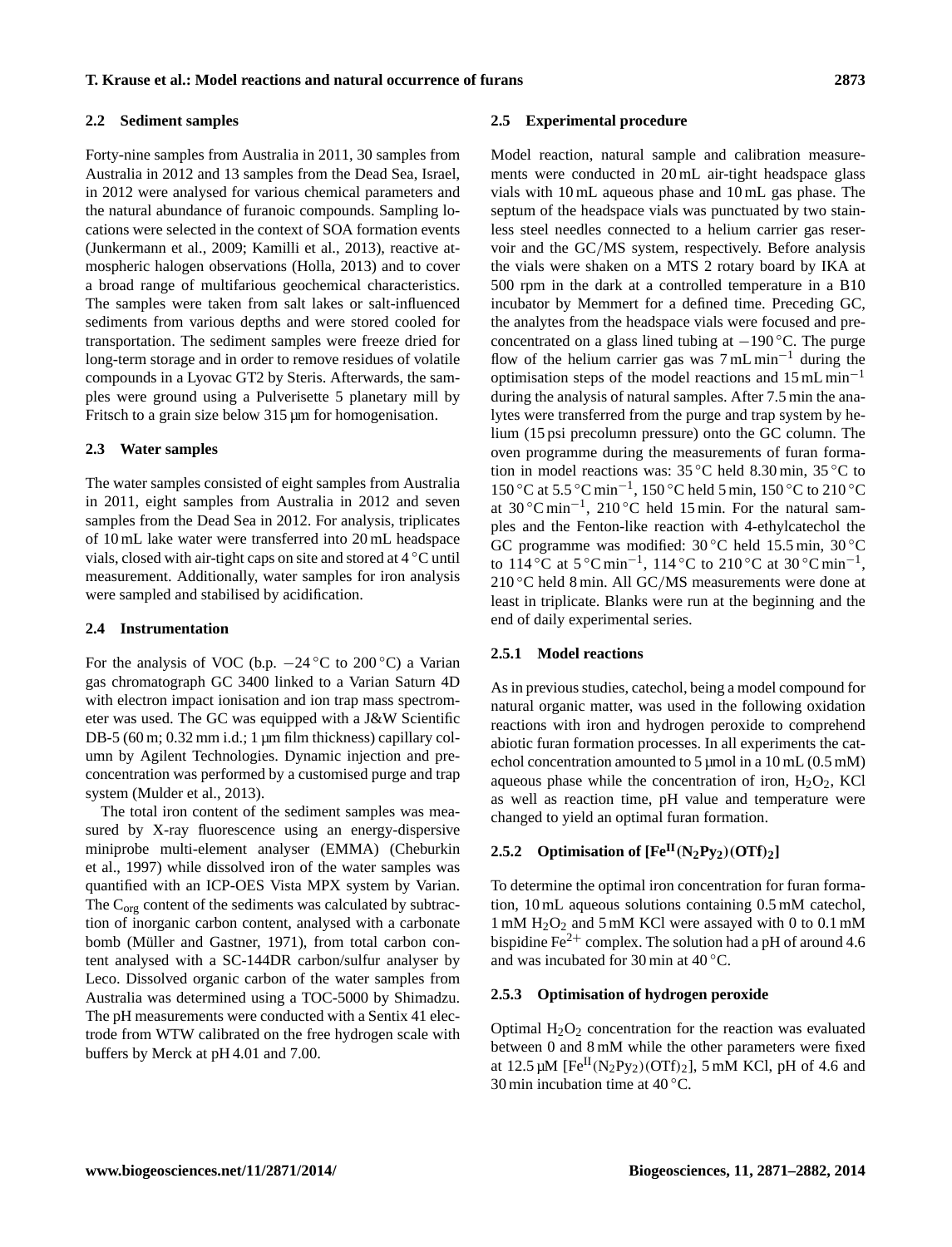## **2.5.4 Time dependence**

With the optimal concentrations for  $Fe^{2+}$  at 12.5 µM and  $H_2O_2$  at 2 mM and the initial settings of the solution pH of 4.6 as well as the incubation temperature of  $40^{\circ}$ C the reaction time was tried in turn between 0 and 24 h with 5 mM KCl.

# **2.5.5 Optimisation of pH**

The pH was adjusted with sulfuric acid or sodium hydroxide. The optimal reaction conditions were evaluated between a pH of 2.1 and 8.7 with concentration of 12.5 µM  $[Fe^{II}(N_2Py_2)(OTf)_2]$ , 2 mM  $H_2O_2$  and 5 mM KCl. Incubation was accomplished at 40 ◦C for 30 min.

## **2.5.6 Temperature dependence**

The temperature was changed between 20 and  $70^{\circ}$ C while the other parameters were held at  $12.5 \mu M$  $[Fe^{II}(N_2P_{V_2})(OTf)_2]$ , 2 mM  $H_2O_2$  and 5 mM KCl, a solution pH of 4.6 and an incubation time of 30 min. The furan calibration was adjusted to the varying temperatures to account for the change in furan vapour pressures.

## **2.5.7 Optimisation of chloride**

With optimal concentrations of 12.5  $\mu$ M  $[Fe^{II}(N_2Py_2)(OTT)_2]$ , 2 mM  $H_2O_2$ , a solution pH of 4.6 and an incubation time of 30 min at  $40\,^{\circ}\text{C}$  the KCl concentration was varied between 0 and 50 mM.

# **2.5.8 Reaction with 4-ethylcatechol**

Furan formation with longer alkyl chains was tested under Fenton-like conditions using  $50 \mu M$  Fe<sup>3+</sup> sulfate with  $0.35$  mM  $H<sub>2</sub>O<sub>2</sub>$  and  $0.5$  mM 4-ethylcatechol as the precursor.

# **2.5.9 Sediment samples**

1 g milled sediment was suspended with 10 mL of water in a headspace vial and incubated at  $40^{\circ}$ C for 24 h in the dark on the rotary board prior to measurements with GC/MS.

# **2.5.10 Water samples**

The on-site sampled and at  $4^{\circ}$ C stored 10 mL lake waters were incubated in their respective headspace vials for 1 h at  $40^{\circ}$ C in the dark on the rotary board.

# **2.6 Identification and quantification**

The analytes were identified by comparison of the mass spectra with the National Institute of Technology MS library and with those obtained from commercial standards including their retention times. External multipoint calibrations were performed for all commercially available analytes and the synthesised 3-chlorofuran. In the case of 3-methylfuran and 2,4-dimethylfuran recovery rates analogous to their isomers were assumed. Additionally, the known ionisation energies of 3-methylfuran and 2-methylfuran are comparable with 8.64 eV and 8.56 eV, respectively (Spilker and Grutzmacher, 1986).

# **3 Results and discussion**

In the following the results of the model reactions and from the natural samples are presented and discussed. Geographical locations, geochemical properties and emission data from the natural samples listed in tabular form can be found in the Supplement.

## **3.1 Model reactions**

In the course of the optimisation steps on furan formation from catechol an optimal  $[Fe^{II}(N_2Py_2)(OTF)_2]$  concentration of 12.5 µM was determined (Fig. 2a). In the absence of iron no detectable amount of furan was formed expressing the significance of iron in this reaction. Higher concentration led to a moderate depletion of furan concentrations levelling off in a steady plateau.

The optimal  $[Fe^{II}(N_2Py_2)(OTf)_2]$  concentration equates to a molar ratio of 1 : 40 compared to 0.5 mM catechol deployed in the experiments. In previous studies with  $Fe<sup>3+</sup>$  sulfate by Huber et al. (2010) the optimal molar ratio of iron to catechol was 1 : 5. Hence, the turnover numbers are eight times higher than for the applied bispidine  $Fe^{2+}$  complex. This demonstrates not only the feasibility of the  $Fe<sup>2+</sup>$  complex but also its superiority over  $Fe^{3+}$  sulfate. While the bispidine  $Fe^{2+}$  complex is stabilised in solution by its ligands, the  $Fe<sup>3+</sup>$  salt is susceptible to precipitation and is removed from the reaction cycle. This cycle includes the oxidation of Fe<sup>2+</sup> by H<sub>2</sub>O<sub>2</sub> in the Fenton reaction to Fe<sup>3+</sup> (Remucal and Sedlak, 2011) and forming a highly reactive OH radical and a hydroxyl anion (Haber and Weiss, 1932).  $Fe<sup>3+</sup>$  on the other hand can be either reduced by catechol, which is a one to two electron donor, or by the Fenton-like reaction with  $H_2O_2$  yielding in both cases Fe<sup>2+</sup>. In the former redox reaction catechol is either oxidised to 1,2-semiquinone in a oneelectron transfer or to 1,2-benzoquinone in a two-electron transfer. Additionally, the Fenton-like reaction yields a superoxide radical and a proton.

Following the iron optimisation step,  $H_2O_2$  was the next important factor in this reaction. Again, as in the case of iron, the abundance of  $H_2O_2$  is essential for the furan formation in this reaction. At high concentrations the furan yield declined, probably due to the promotion of side- and followup reactions leading to higher oxidised products (Studenroth et al., 2013). The optimal concentration was determined at 2 mM (Fig. 2b) compared to 0.5 mM catechol giving a mo-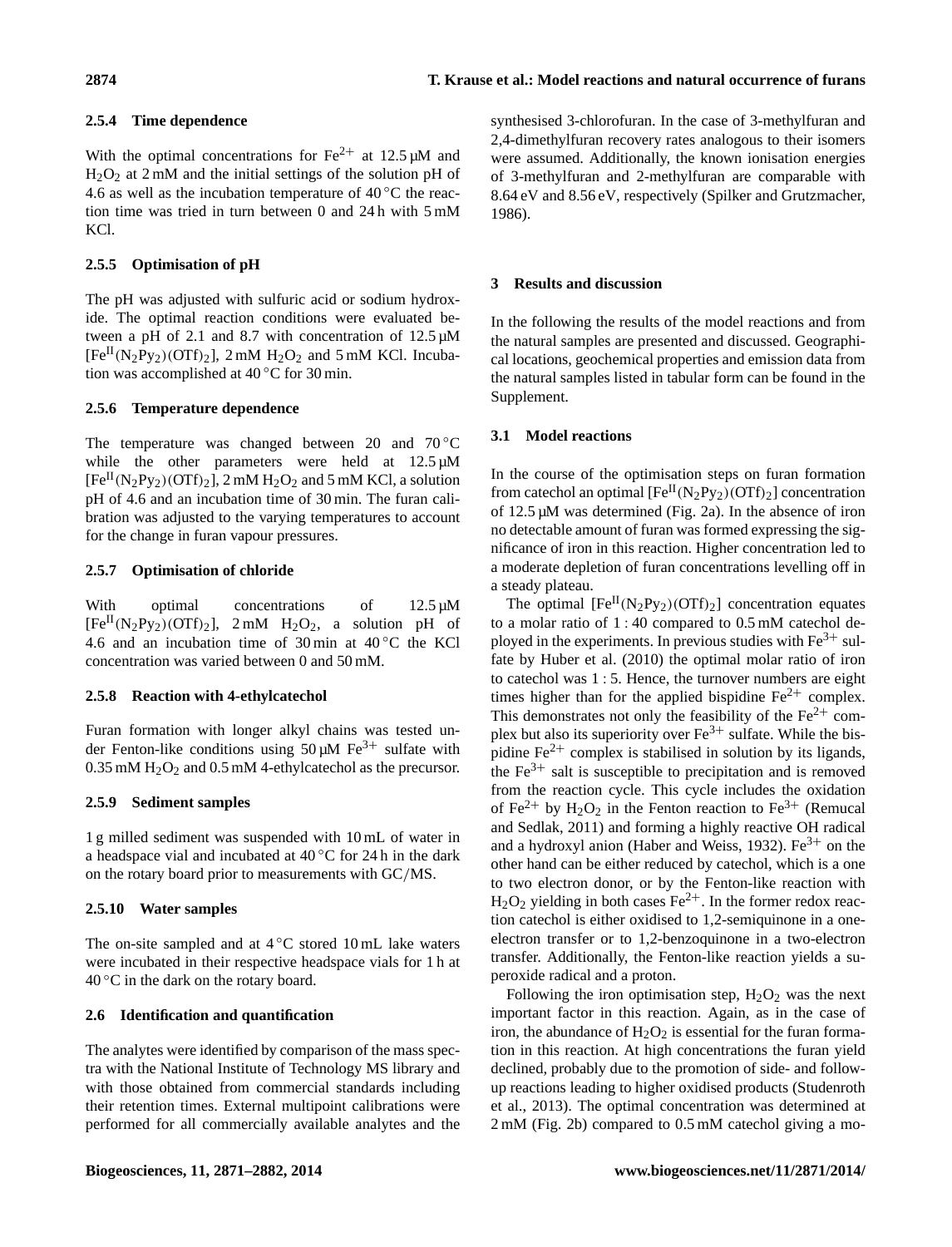

**Figure 2.** Effects of different parameters on the furan formation from a 10 mL solution. **(A)** Variation of  $[Fe^{II}(N_2Py_2)(OTf)_2]$ : reaction of 0.5 mM catechol with 0–100  $\mu$ M [Fe<sup>II</sup>(N<sub>2</sub>Py<sub>2</sub>)(OTf)<sub>2</sub>], 1 mM H<sub>2</sub>O<sub>2</sub>, 5 mM KCl at a pH of 4.6 and 40 °C after 30 min. **(B)** Variation of H<sub>2</sub>O<sub>2</sub>: reaction of 0.5 mM catechol with 12.5  $\mu$ M [Fe<sup>II</sup>(N<sub>2</sub>Py<sub>2</sub>)(OTf)<sub>2</sub>], 0–8 mM H<sub>2</sub>O<sub>2</sub>, 5 mM KCl at a pH of 4.6 and 40 °C after 30 min. **(C)** Time dependency: reaction of 0.5 mM catechol with 12.5 µM [Fe<sup>II</sup>(N<sub>2</sub>Py<sub>2</sub>)(OTf)<sub>2</sub>], 2 mM H<sub>2</sub>O<sub>2</sub>, 5 mM KCl at a pH of 4.6 and 40 °C after 0–24 h. **(D)** Variation of pH: reaction of 0.5 mM catechol with 12.5  $\mu$ M [Fe<sup>II</sup>(N<sub>2</sub>Py<sub>2</sub>)(OTf)<sub>2</sub>], 2 mM H<sub>2</sub>O<sub>2</sub>, 5 mM KCl at a pH of 2.1–8.7 and 40 °C after 30 min. **(E)** Temperature dependency: reaction of 0.5 mM catechol with 12.5  $\mu$ M [Fe<sup>II</sup>(N<sub>2</sub>Py<sub>2</sub>)(OTf)<sub>2</sub>], 2 mM H<sub>2</sub>O<sub>2</sub>, 5 mM KCl at a pH of 4.6 and 20–70 °C after 30 min. **(F)** Variation of chloride: reaction of 0.5 mM catechol with 12.5  $\mu$ M [Fe<sup>II</sup>(N<sub>2</sub>Py<sub>2</sub>)(OTf)<sub>2</sub>], 2 mM H<sub>2</sub>O<sub>2</sub>, 0–50 mM KCl at a pH of 4.6 and 40 ◦C after 30 min. Data points represent mean values with error bars indicating standard deviations from triplicate measurements.

lar ratio of 4 : 1 while in the previous study with  $Fe^{3+}$  sulfate the molar ratio was at 1 : 1.4 (Huber et al., 2010).

Reaction time under these conditions with a prominent optimal furan yield was 30 min (Fig. 2c). Afterwards a decline can be accounted for by an equilibrium of furan between the gas and aqueous phase. In the latter, furan can further react with hydroxyl radicals comparable to reactions in the gas phase (Gómez Alvarez et al., 2009; Atkinson et al., 1983).

The reaction was susceptible to pH variations of the solution with an optimum at 4.6 (Fig. 2d). At lower pH the reaction of  $[Fe^{II}(N_2Py_2)(OTf)_2]$  and  $H_2O_2$  is inhibited due

to slower reaction rates between iron and hydrogen peroxide while at higher pH iron precipitation takes place and OH radical formation is inhibited (Remucal and Sedlak, 2011).

The initial temperature of  $40^{\circ}$ C for the experiments was also the optimal temperature (Fig. 2e). Lower temperatures are accompanied by lower energy input to the reaction while higher temperatures again could promote side and follow-up reactions.

While chloride had seemingly no influence on the reaction of Fe<sup>3+</sup> sulfate with  $H_2O_2$  and catechol (Huber et al., 2010), the reaction with the bispidine  $Fe^{2+}$  complex is inhib-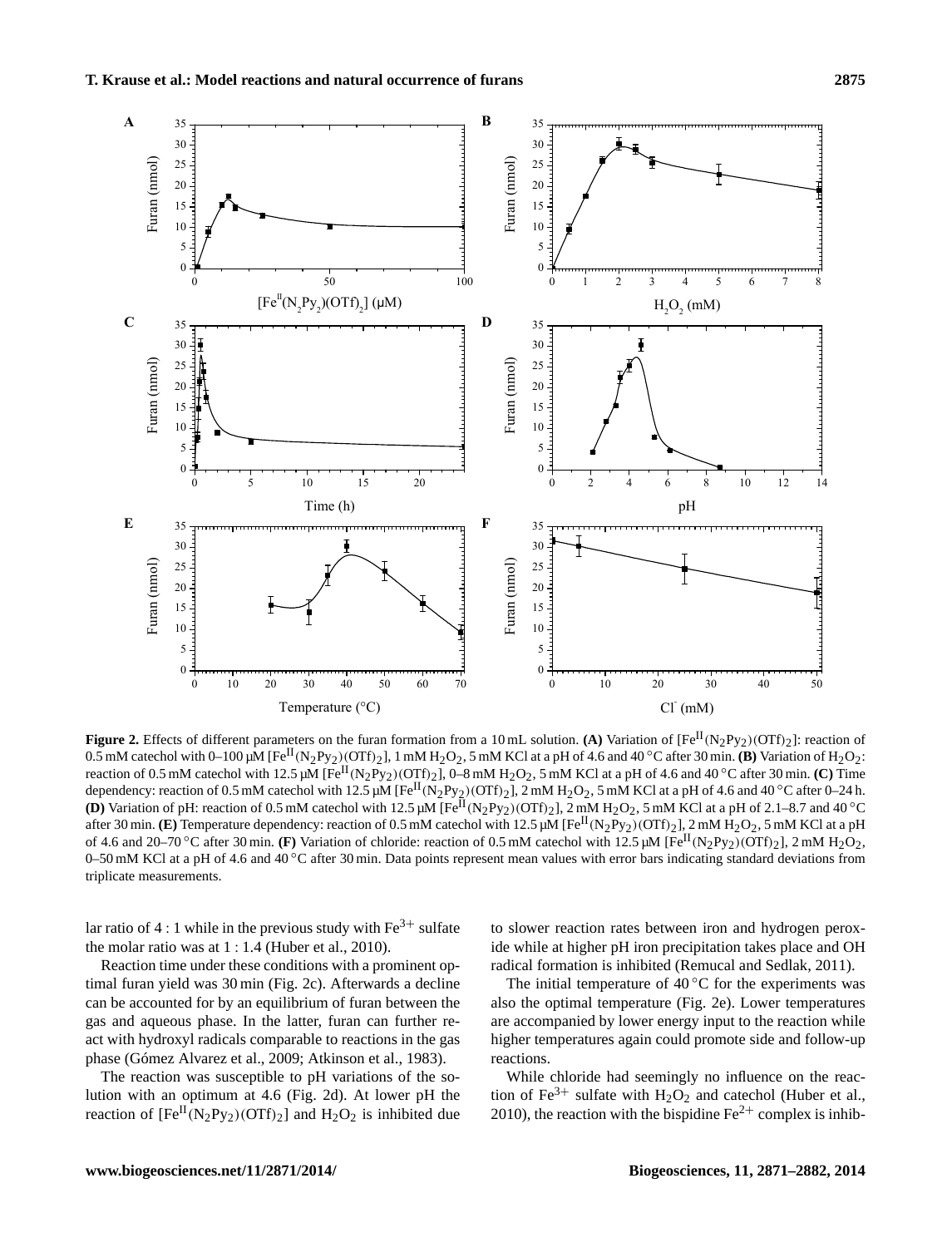

**Figure 3.** Degradation pathways of phenol and catechol derivatives to furanoic species (Huber et al., 2010) including ethyl moieties.

ited (Fig. 2f) due to the radical scavenger traits of chloride (Grebel et al., 2010). Furan yields decreased linearly with increasing amounts of chloride. Highest furan yields were attained in the absence of chloride.

Overall, the bispidine  $Fe^{2+}$  complex is a feasible model compound with furan yields of 31.6 nmol (2.15 µg) from 5 µmol catechol under optimal conditions. This accounts for a turnover rate of 0.6 % from catechol and is comparable with the overall yield of the previous study using  $Fe<sup>3+</sup>$  sulfate (Huber et al., 2010). The main products of catechol degradation by Fenton chemistry are dicarboxylic acids and carbon dioxide (M'Hemdi et al., 2012; Studenroth et al., 2013).

In the former studies only methylated catechols or phenols were used in Fenton-like reactions leading to mono- or dimethylated furans depending on the educts (Huber et al., 2010). Due to the fact that furans with extended alkyl chains were found in natural environments the Fenton-like reaction was extended to 4-ethylcatechol as a commercially available and soluble catechol derivative. In the Fenton-like reaction of  $Fe<sup>3+</sup>$  sulfate with 4-ethylcatechol the presumed 3-ethylfuran was obtained. Fig. 3 depicts the postulated degradation pathways from phenols and catechols to furanoic compounds (Huber et al., 2010) expanded to include ethyl moieties.

#### **3.2 Sediment samples**

The model reactions were accompanied by a survey spanning over two years in which 92 sediment samples from different salt lakes in Western Australia and of the Dead Sea in Israel were collected and analysed for the emission of furanoic compounds. Additionally, the emission data were correlated to iron concentration and organic carbon content, as well as pH to compare the results from these natural samples with the model reactions.  $Fe^{2+}$  as used in these investigations was abundant in the Australian samples identified by the chelating agent 2,2'-bipyridine. Besides black sediment layers containing pyrite the wet sediments, ground and surface waters contained soluble  $Fe^{2+}$  (Shand et al., 2008; Degens and Shand, 2010). On the one hand, total iron content ranged from 0.46 to 3.6 w %, organic carbon from below  $0.1 \text{ w}$ % up to  $5.9 \text{ w}$ % and pH from 4.2 to 8.4 for the Australian samples displaying a wide divergence, while for the Dead Sea samples on the other hand, total iron content was between 1.2 to 1.8 w %, organic carbon concentration was below 0.1 w % up to 0.56 w % and pH was between 7.7 and 8.1 (Fig. 4a).

As expected from a previous work by Huber et al. (2010), furan as well as 2-methylfuran and 3-methylfuran were emitted from most sediment samples. Additionally, 2,3- 2,4- and 2,5-dimethylfuran, 2-ethylfuran, 2-propylfuran, 2-butylfuran and 2-pentylfuran were identified from various sediments. Most of these compounds are known to be products from food processing, plants and woods but are rarely mentioned in connection with soils and sediments. Furan and the two methylfuran isomers are the most prominent furan species in the samples followed by further monoalkylated furans, while the concentrations of dimethylated furans were significantly lower (Fig. 4b).

Of all the above-mentioned furanoic compounds, furan shows the most significant dependency to iron and organic carbon content (Fig. 5a and c). Hence, emissions tend to be higher with elevated iron and carbon concentrations. Less obvious is a correlation with pH (Fig. 5b), though a statistical increase under acidic conditions is indicated by the linear regression fitted through the data points. These findings agree with the model reactions where iron is needed in the redox reactions under slightly acidic conditions.

The concentrations of alkylated furans tend to increase with the organic carbon content but seem to be rather independent of pH or iron concentration.

For an acidic Lake Boats sediment sample (0–2 cm) a time dependency for the emission of VOCs was established between 1 and 96 h incubation time (Fig. 6a). An exponential increase of the furan concentration over time is shown revealing that the formation of compounds with low boiling points takes place during incubation rather than being remnants in the samples after freeze drying. This sample was selected because of its low pH and the release of various halogenated products.

Similar to catechol further aromatic compounds like phenols and other aromatic hydrocarbons react with hydroxyl radicals forming furans. From atmospheric research it is known that toluene is a precursor for 2-methylfuran (Shepson et al., 1984) and benzene for furan (Berndt and Boge, 2001), respectively. It can be assumed that ethyl benzene is a precursor for 2-ethylfuran. In aqueous phase chemistry aromatic hydrocarbons like benzene are oxidised by hydroxyl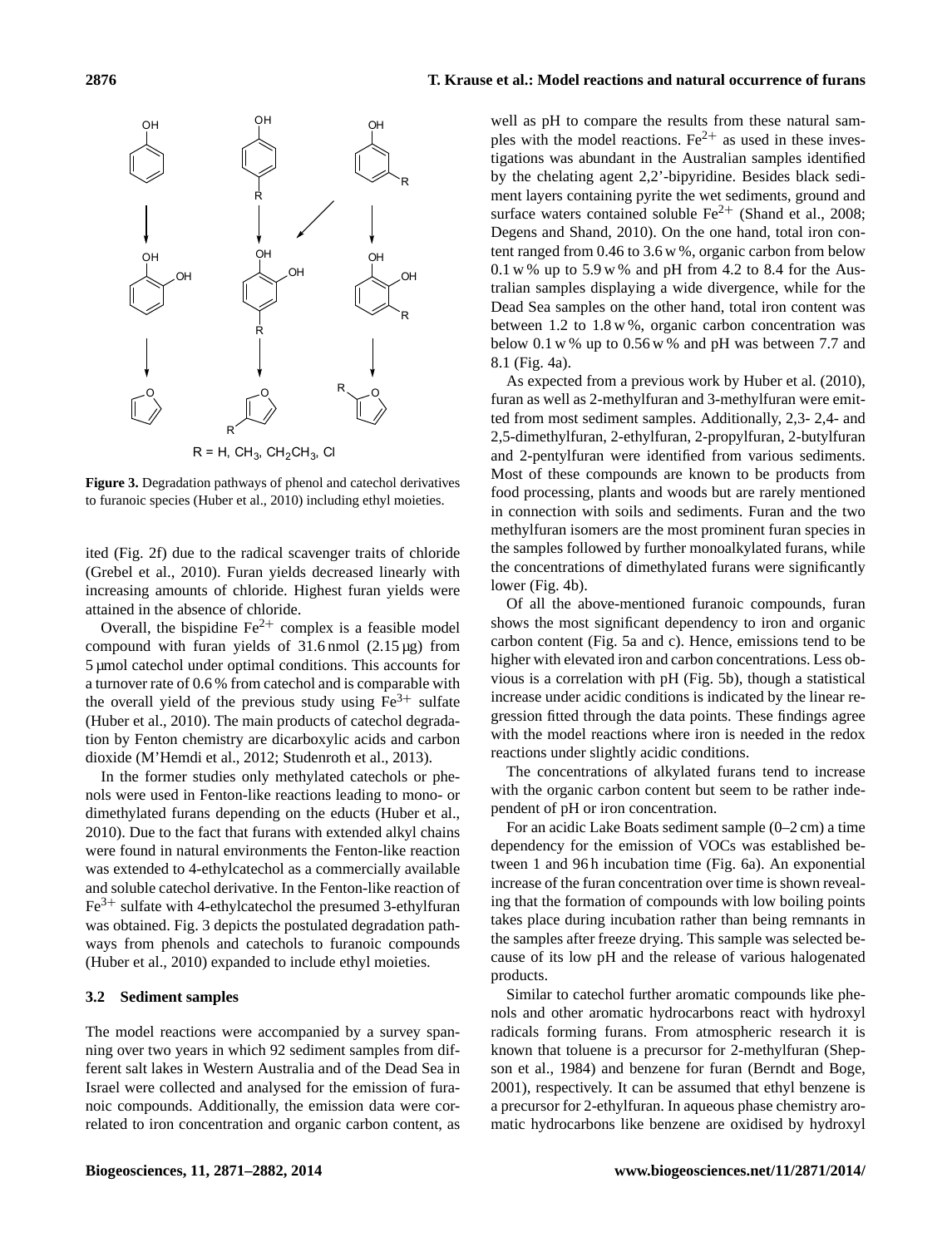

**Figure 4.** Distribution of **(A)** iron and organic carbon concentration as well as pH and **(B)** of the furan emissions from the various Australian and Dead Sea sediment samples.



**Figure 5.** Furan emissions dependent on **(A)** iron concentration, **(B)** pH and **(C)** organic carbon content of the sediments (Australia 2011: black; Australia 2012: red; Dead Sea 2012: blue). Data points represent mean values with error bars indicating standard deviations from triplicate measurements.

radicals to phenols and catechols (Zhang et al., 1995), which are further degraded to furans as demonstrated by model reactions with the bispidine  $Fe^{2+}$  complex or  $Fe^{3+}$  sulfate (Huber et al., 2010). From data plots a correlation between benzene concentrations and furan emissions can be deduced (Fig. 6c). However, a coherence between toluene abundance and 2-methylfuran emission is ambiguous (Fig. 6d) and there is no correlation between ethylbenzene and 2-ethylfuran (Fig. 6e).

The oxidation of isoprene with hydroxyl radicals in the gas phase yields small amounts of 3-methylfuran (Atkinson et al., 1989). While isoprene was detected in the headspace with concentrations up to  $111$  ng g<sup>-1</sup> the data plot shows no obvious relation between isoprene and 3-methylfuran (Fig. 6f). Additionally, the concentrations of 3-methylfuran

and 2-methylfuran after incubation display a linear connection demonstrating a possible mutual origin (Fig. 6b).

Furthermore, the emissions of other heterocyclic aromatics such as thiophene, 2- and 3-methylthiophene plotted against the respective furans show a linear dependency between these compounds (Fig. 7a–c). Hence, this suggests a mutual precursor and a competition between thiol and hydroxyl groups during the reaction.

Additionally, several furans not mentioned before in the study of Huber et al. (2010) were found in the Australian and Dead Sea samples, including a series of alkylated furans from ethylfuran to pentylfuran. While the 2-alkylfuran isomers were abundant, the 3-alkylfuran isomers were found in none of the samples.

The finding of 3-chlorofuran (up to  $0.37$  ng  $g^{-1}$ ) in three of the Australian samples deserves special attention. 3-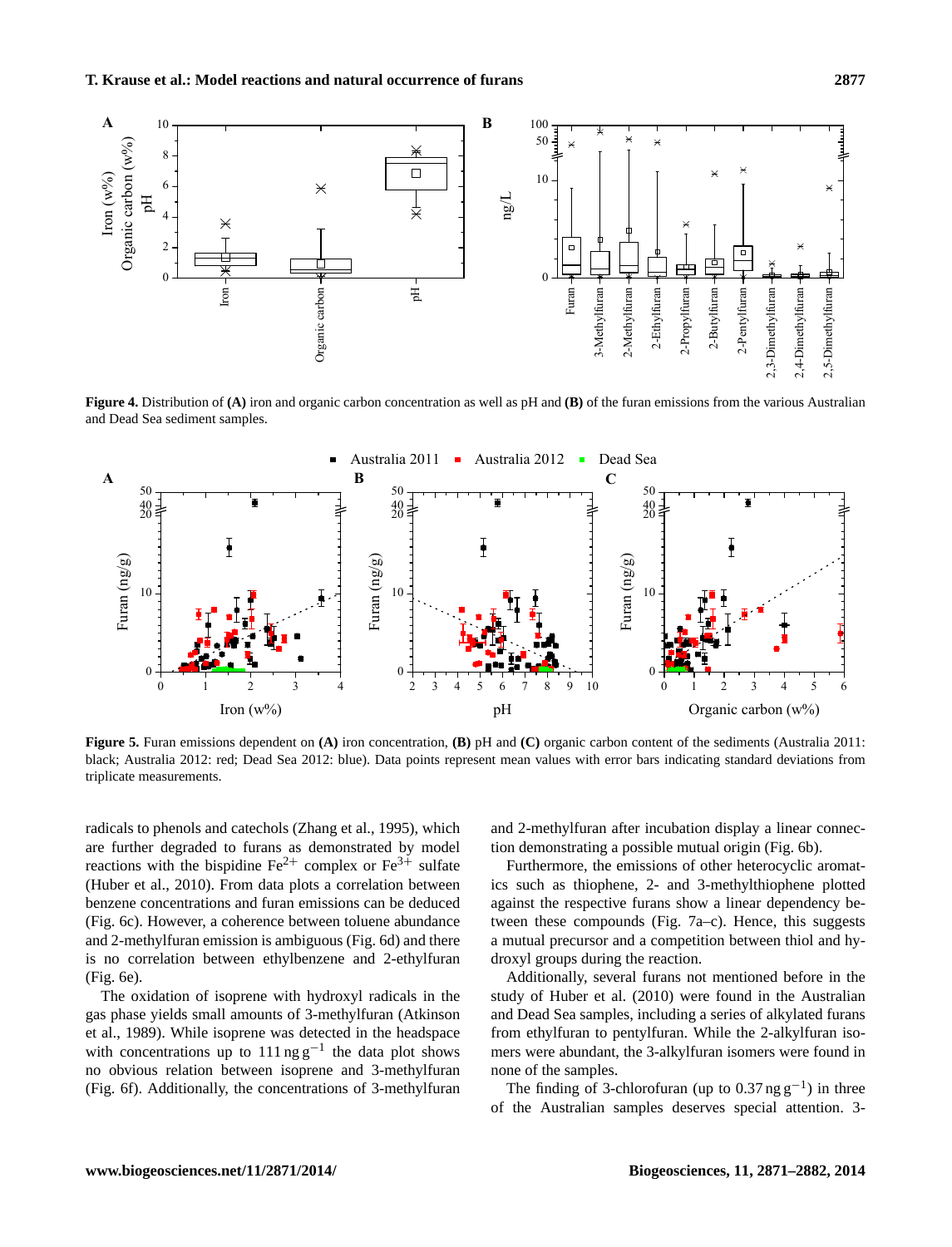

**Figure 6. (A)** Temporal distribution of the furan (black), 2-methylfuran (green) and 3-methylfuran (red) from Lake Boats sample (0–2 cm). Correlation between **(B)** 2-methylfuran and 3-methylfuran emissions, **(C)** furan and benzene, **(D)** 2-methylfuran and toluene, **(E)** 2-ethylfuran and ethylbenzene and **(F)** 3-methylfuran and isoprene from sediment samples (Australia 2011: black; Australia 2012: red; Dead Sea 2012: blue). Data points represent mean values with error bars indicating standard deviations from triplicate measurements.

chlorofuran was a compound found by Huber et al. (2010) during the reaction of  $Fe^{3+}$  with hydrogen peroxide and chlorinated catechols and phenols. Hypothetical atmospheric chlorination by chlorine atoms and sorption on the sediment matrix prior sampling are unlikely due to the unfavourable energy states of the formed intermediate (Zhang and Du, 2011). Hence, the source should be terrestrial in nature.

The Dead Sea samples show an overall lower emission compared to the Australian samples which is in good compliance with lower organic carbon and iron content as well as higher pH.

Even though formation processes are more complex in sediments due to the nature of the matrix and to competing redox reactions than in model reactions, the furan formation shows a clear dependency on iron content and pH which were also important parameters in the model reactions with catechol.

## **3.3 Water samples**

During the three campaigns 23 water samples were collected in air-tight vials on site. Dissolved iron content for the Australian samples ranged from below the detection limit  $(0.2 \text{ mg L}^{-1})$  to 173 mg L<sup>-1</sup> correlating with a pH between 8.7 and 2.4. In all of the Dead Sea samples the iron content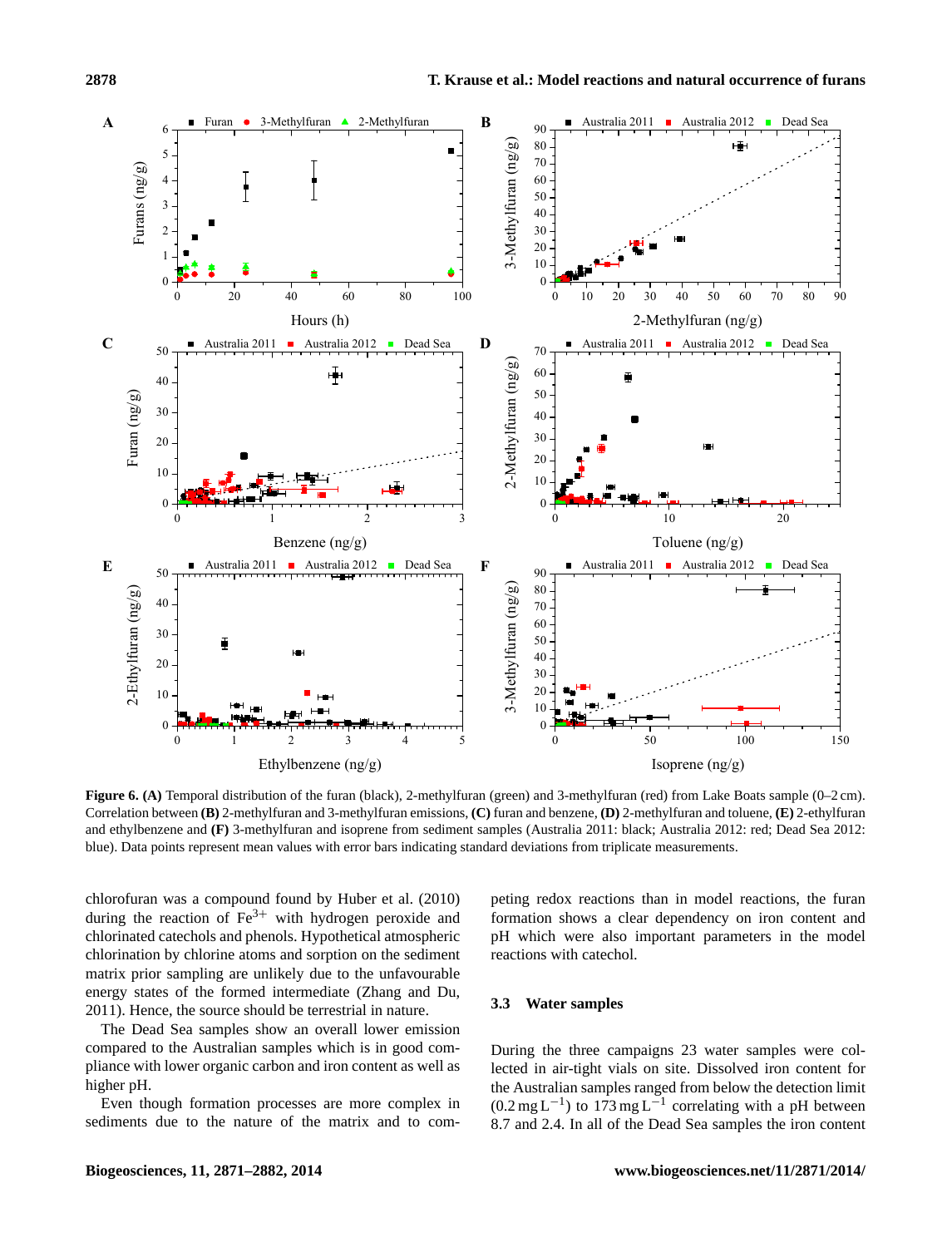

**Figure 7.** Correlation between the emission of related heterocyclic aromatic compounds such as **(A)** furan and thiophene, **(B)** 2-methylfuran and 2-methylthiophene and **(C)** 3-methylfuran and 3-methylthiophene from sediment samples (Australia 2011: black; Australia 2012: red; Dead Sea 2012: blue). Data points represent mean values with error bars indicating standard deviations from triplicate measurements.



**Figure 8.** Distribution of **(A)** iron and organic carbon concentration as well as pH and **(B)** of the furan emissions from the various Australian and Dead Sea water samples. Only the Australian water samples were analysed for organic carbon.

was below the detection limit (0.2 mg L<sup>-1</sup>) while the pH was between 5.1 and 6.5 (Fig. 8a).

Water analysis showed the abundance of the different furan species that were also found in the sediment samples (Fig. 8b) including traces of 3-chlorofuran with concentrations up to  $0.35$  ng mL<sup>-1</sup> in four samples. Additionally, the homologous 3-bromofuran was found in three samples with concentrations up to 0.03 ng mL<sup>-1</sup>. Until now this compound was only known to be a product of onion bulbs incubated with the Proteobacteria *Erwinia carotovora* now called *Pectobacterium carotovorum* (Prithiviraj et al., 2004).

Furan emission was less pronounced in relation to the methylated furans while higher alkylated furan concentrations were on par with the dimethylated furans. One reason for the discrimination of higher alkylated furans could be the short incubation time of one hour compared to 24 h for the sediments. The water samples confirm the natural abundance of furan and its derivatives in the studied salt lakes. Likewise, the emissions from sediments furan and 3-methylfuran concentrations are higher with elevated dissolved iron content and lower pH values (Fig. 9a–d). However, 2-methylfuran neither shows a correlation with iron content and pH value nor with the concentration of 3-methylfuran as was demonstrated for the sediments.

#### **4 Conclusions**

The previously established model reaction by Huber et al. (2010) for an abiotic furan formation from catechol was verified using a bispidine  $Fe^{2+}$  complex. Furthermore, the formation of ethyl furan from ethyl catechol was assayed and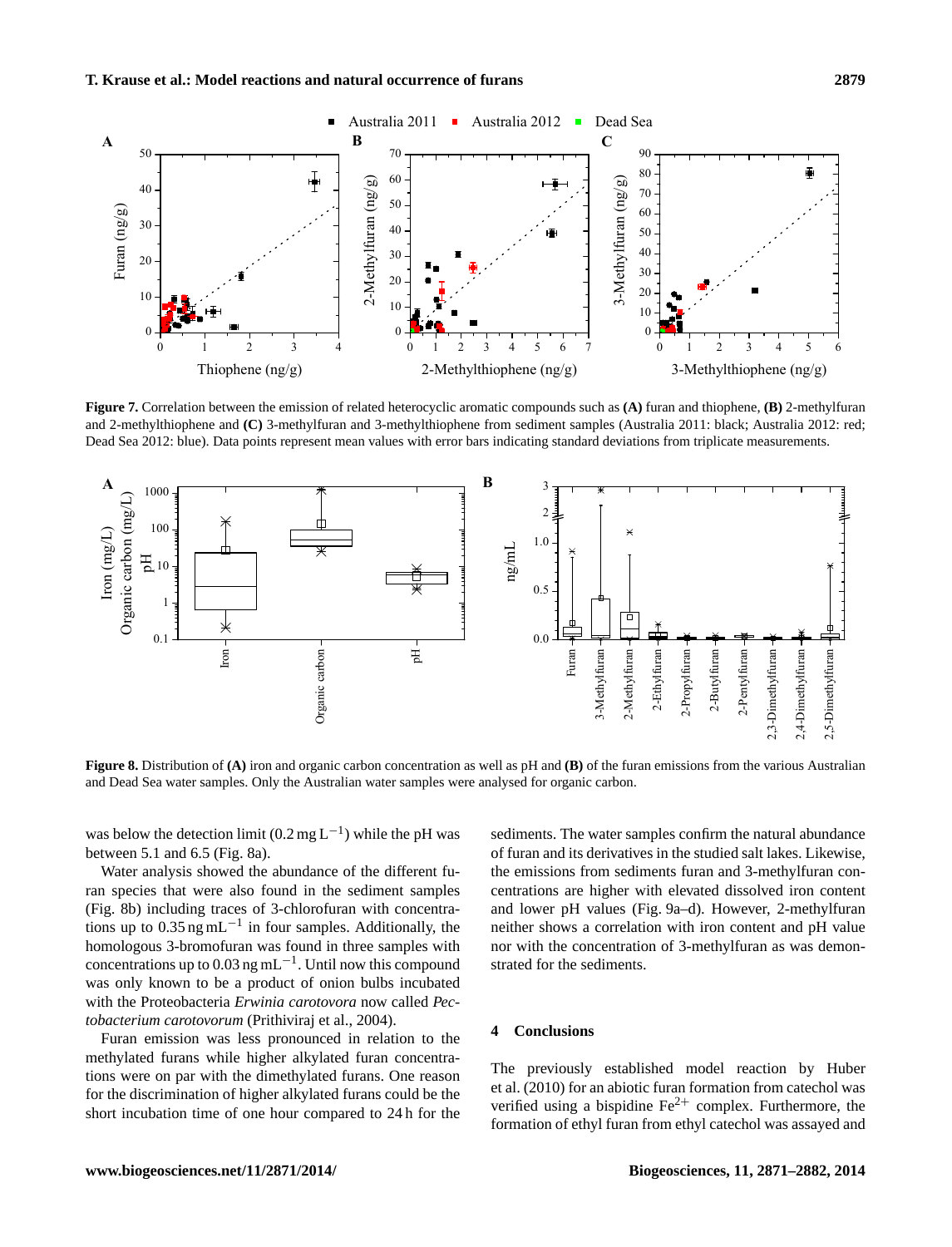

**Figure 9.** Furan emissions dependent on **(A)** iron concentration, **(B)** pH and **(C)** organic carbon content in water samples (Australia 2011: black; Australia 2012: red; Dead Sea 2012: blue). Data points represent mean values with error bars indicating standard deviations from triplicate measurements.

the emission of several furan derivatives was observed from sediment and water samples of hypersaline environments.

Total yields of 0.6 % of furan from catechol using the bispidine  $Fe<sup>2+</sup>$  complex are comparable to previous studies using  $Fe^{3+}$  sulfate, but the turnover numbers of the  $Fe^{2+}$  complex are eight times higher than those of the  $Fe<sup>3+</sup>$  salt. The main advantage of the bispidine  $Fe^{2+}$  complex for this kind of model reaction is the defined and well known coordination sphere which can be used in theoretical studies to calculate possible intermediates and reaction pathways.

Important parameters of the model reactions like iron concentration and pH can be projected on natural sediment and water samples as higher iron concentration and lower pH favoured furan emissions. Additionally, many geochemical parameters of Australian salt lakes and the Dead Sea were acquired and the emission of furan derivatives from these environments was discussed for the first time. These include various methylated and higher alkylated furans as well as 3 chlorofuran and 3-bromofuran. To our knowledge this is the first finding of 3-chlorofuran in natural samples while bromofuran has only been reported so far from onion bulbs incubated with *Erwinia carotovora* (Prithiviraj et al., 2004).

Furthermore, our results show that the sediments of salt lakes are a natural source for furanoic compounds which can contribute to the atmospheric formation of ultra-fine particles (Gómez Alvarez et al., 2009) as observed around the Australian salt lakes and hence have an impact on the local climate (Junkermann et al., 2009).

## **The Supplement related to this article is available online at [doi:10.5194/bg-11-2871-2014-supplement.](http://dx.doi.org/10.5194/bg-11-2871-2014-supplement)**

*Acknowledgements.* We thank Marie Krause, Tobias Sattler, Ines Mulder, Sabine Studenroth and Stefan Huber for valuable discussions, Christian Scholz, Stefan and Silvia Rheinberger for instrumental and analytical support and everyone involved in the expeditions to Australia and Israel. This work was supported by the German Research Foundation (DFG) in the context of the Research Unit 763.

Edited by: M. Dai

### **References**

Atkinson, R., Aschmann, S. M., and Carter, W. P. L.: Kinetics of the reactions of  $O_3$  and OH radicals with furan and thiophene at  $298 \pm 2$  K, Int. J. Chem. Kinet., 15, 51–61, doi[:10.1002/kin.550150106,](http://dx.doi.org/10.1002/kin.550150106) 1983.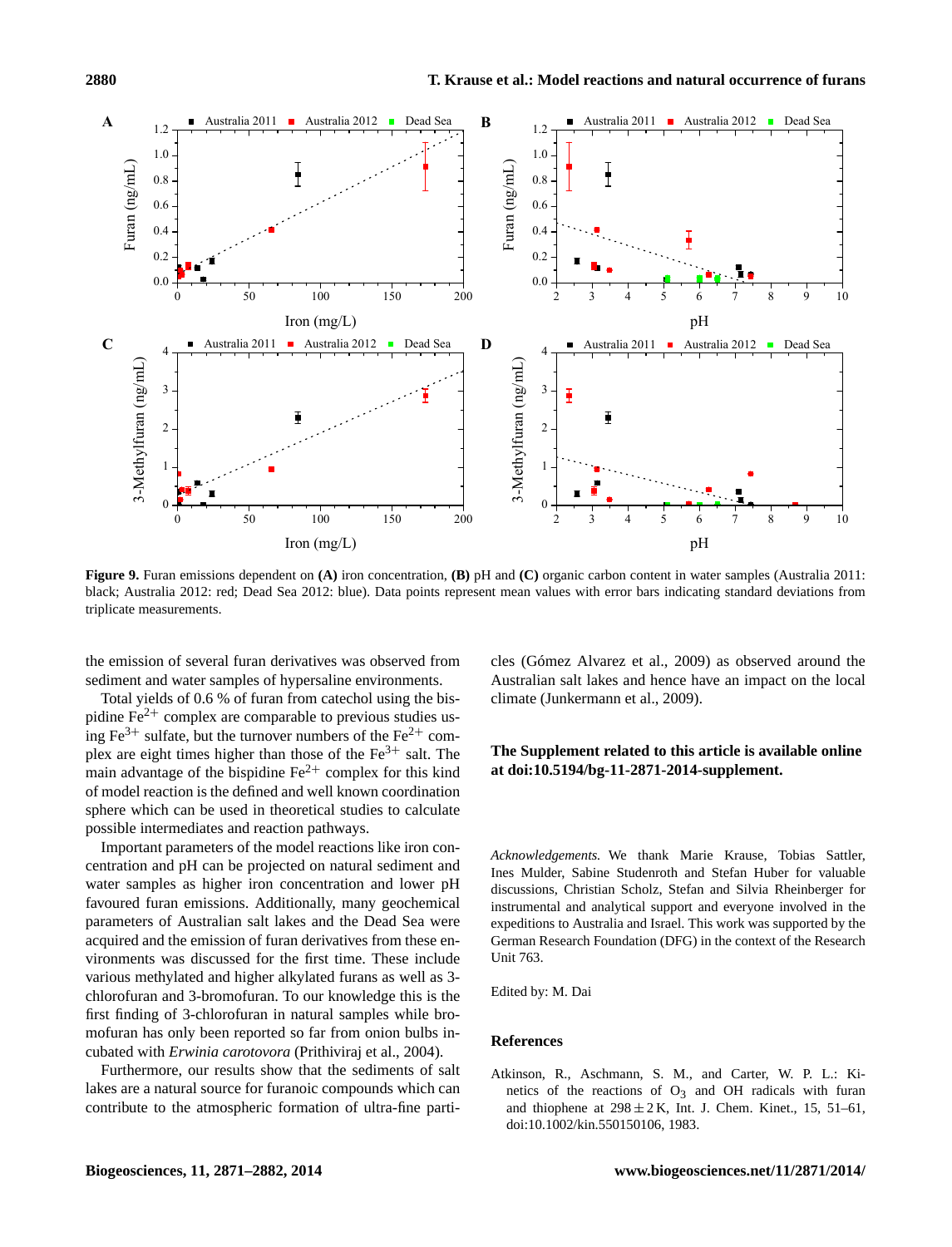#### **T. Krause et al.: Model reactions and natural occurrence of furans 2881**

- Atkinson, R., Aschmann, S. M., Tuazon, E. C., Arey, J., and Zielinska, B.: Formation of 3-methylfuran from the gas-phase reaction of OH radicals with isoprene and the rate constant for its reaction with the OH radical, Int. J. Chem. Kinet., 21, 593–604, doi[:10.1002/kin.550210709,](http://dx.doi.org/10.1002/kin.550210709) 1989.
- Berndt, T. and Böge, O.: Gas-phase reaction of OH radicals with benzene: products and mechanism, Phys. Chem. Chem. Phys., 3, 4946–4956, doi[:10.1039/B106667F,](http://dx.doi.org/10.1039/B106667F) 2001.
- Berndt, T., Böge, O., and Rolle, W.: Products of the gas-phase reactions of  $NO<sub>3</sub>$  radicals with furan and tetramethylfuran, Environ. Sci. Technol., 31, 1157–1162, doi[:10.1021/es960669z,](http://dx.doi.org/10.1021/es960669z) 1997.
- Bierbach, A., Barnes, I., and Becker, K. H.: Product and kinetic study of the OH-initiated gas-phase oxidation of furan, 2 methylfuran and furanaldehydes at  $\approx 300$  K, Atmos. Environ. 29, 2651–2660, doi[:10.1016/1352-2310\(95\)00096-H,](http://dx.doi.org/10.1016/1352-2310(95)00096-H) 1995.
- Börzel, H., Comba, P., Hagen, K. S., Lampeka, Y. D., Lienke, A., Linti, G., Merz, M., Pritzkow, H., and Tsymbal, L. V.: Iron coordination chemistry with tetra-, penta- and hexadentate bispidine-type ligands, Inorg. Chim. Acta, 337, 407–419, doi[:10.1016/S0020-1693\(02\)01100-3,](http://dx.doi.org/10.1016/S0020-1693(02)01100-3) 2002.
- Bowen, B. B. and Benison, K. C.: Geochemical characteristics of naturally acid and alkaline saline lakes in southern Western Australia, Appl. Geochem., 24, 268–284, doi[:10.1016/j.apgeochem.2008.11.013,](http://dx.doi.org/10.1016/j.apgeochem.2008.11.013) 2009.
- Bukowski, M. R., Comba, P., Lienke, A., Limberg, C., de Laorden, C. L., Mas-Balleste, R., Merz, M., and Que, L.: Catalytic epoxidation and 1,2-dihydroxylation of olefins with bispidineiron(II)/ $H_2O_2$  systems, Angew. Chem. Int. Edit., 45, 3446–3449, doi[:10.1002/anie.200504357,](http://dx.doi.org/10.1002/anie.200504357) 2006.
- Cabañas, B., Villanueva, F., Martín, P., Baeza, M. T., Salgado, S., and Jiménez, E.: Study of reaction processes of furan and some furan derivatives initiated by Cl atoms, Atmos. Environ., 39, 1935–1944, doi[:10.1016/j.atmosenv.2004.12.013,](http://dx.doi.org/10.1016/j.atmosenv.2004.12.013) 2005.
- Carter, W. P. L.: Updated Maximum Incremental Reactivity Scale and Hydrocarbon Bin Reactivities for Regulatory Applications, California Air Resources Board Contract 07–339, 2009.
- Cheburkin, A. K., Frei, R., and Shotyk, W.: An energy-dispersive miniprobe multielement analyzer (EMMA) for direct analysis of trace elements and chemical age dating of single mineral grains, Chem. Geol., 135, 75–87, doi[:10.1016/S0009-2541\(96\)00105-2,](http://dx.doi.org/10.1016/S0009-2541(96)00105-2) 1997.
- Christian, T. J., Kleiss, B., Yokelson, R. J., Holzinger, R., Crutzen, P. J., Hao, W. M., Saharjo, B. H., and Ward, D. E.: Comprehensive laboratory measurements of biomassburning emissions: 1. Emissions from Indonesian, African, and other fuels, J. Geophys. Res.-Atmos., 108, 4719, doi[:10.1029/2003JD003704,](http://dx.doi.org/10.1029/2003JD003704) 2003.
- Comba, P., Fukuzumi, S., Kotani, H., and Wunderlich, S.: Electrontransfer properties of an efficient nonheme iron oxidation catalyst with a tetradentate bispidine ligand, Angew. Chem. Int. Edit., 49, 2622–2625, doi[:10.1002/anie.200904427,](http://dx.doi.org/10.1002/anie.200904427) 2010.
- Comba, P., Wadepohl, H., and Wunderlich, S.: Oxidation versus dioxygenation of catechol: the iron-bispidine system, Eur. J. Inorg. Chem., 2011, 5242–5249, doi[:10.1002/ejic.201100802,](http://dx.doi.org/10.1002/ejic.201100802) 2011.
- Cooper, W. J., Zika, R. G., Petasne, R. G., and Plane, J. M. C.: Photochemical formation of  $H_2O_2$  in natural-waters exposed to sunlight, Environ. Sci. Technol., 22, 1156–1160, doi[:10.1021/es00175a004,](http://dx.doi.org/10.1021/es00175a004) 1988.
- Degens, B. and Shand, P.: Assessment of Acidic Saline Groundwater Hazard in the Western Australian Wheatbelt: Yarra Yarra, Blackwood and South Coast, CSIRO, 2010.
- Deng, Y. W. and Zuo, Y. G.: Factors affecting the levels of hydrogen peroxide in rainwater, Atmos. Environ., 33, 1469–1478, doi[:10.1016/S1352-2310\(98\)00239-8,](http://dx.doi.org/10.1016/S1352-2310(98)00239-8) 1999.
- Dumdei, B. E., Kenny, D. V., Shepson, P. B., Kleindienst, T. E., Nero, C. M., Cupitt, L. T., and Claxton, L. D.: MS/MS analysis of the products of toluene photooxidation and measurement of their mutagenic activity, Environ. Sci. Technol., 22, 1493–1498, doi[:10.1021/es00177a017,](http://dx.doi.org/10.1021/es00177a017) 1988.
- Gómez Alvarez, E., Borrás, E., Viidanoja, J., and Hjorth, J.: Unsaturated dicarbonyl products from the OH-initiated photo-oxidation of furan, 2-methylfuran and 3-methylfuran, Atmos. Environ., 43, 1603–1612, doi[:10.1016/j.atmosenv.2008.12.019,](http://dx.doi.org/10.1016/j.atmosenv.2008.12.019) 2009.
- Grebel, J. E., Pignatello, J. J., and Mitch, W. A.: Effect of halide ions and carbonates on organic contaminant degradation by hydroxyl radical-based advanced oxidation processes in saline waters, Environ. Sci. Technol., 44, 6822–6828, doi[:10.1021/es1010225,](http://dx.doi.org/10.1021/es1010225) 2010.
- Gu, C. L., Rynard, C. M., Hendry, D. G., and Mill, T.: Hydroxyl radical oxidation of isoprene, Environ. Sci. Technol., 19, 151– 155, doi[:10.1021/es00132a007,](http://dx.doi.org/10.1021/es00132a007) 1985.
- Gunz, D. W. and Hoffmann, M. R.: Atmospheric chemistry of peroxides – a review, Atmos. Environ. A-Gen., 24, 1601–1633, 1990.
- Haber, F. and Weiss, J.: Über die Katalyse des Hydroperoxydes, Naturwissenschaften, 20, 948–950, doi[:10.1007/BF01504715,](http://dx.doi.org/10.1007/BF01504715) 1932.
- Hempfling, R. and Schulten, H. R.: Chemical characterization of the organic matter in forest soils by Curie point pyrolysis-GC/MS and pyrolysis-field ionization mass spectrometry, Org. Geochem., 15, 131–145, doi[:10.1016/0146-6380\(90\)90078-E,](http://dx.doi.org/10.1016/0146-6380(90)90078-E) 1990.
- Holla, R.: Reactive halogen species above salt lakes and salt pans, PhD thesis, 2013.
- Huber, S. G., Wunderlich, S., Schöler, H. F., and Williams, J.: Natural abiotic formation of furans in soil, Environ. Sci. Technol., 44, 5799–5804, doi[:10.1021/es100704g,](http://dx.doi.org/10.1021/es100704g) 2010.
- Isidorov, V. and Jdanova, M.: Volatile organic compounds from leaves litter, Chemosphere, 48, 975–979, doi[:10.1016/S0045-](http://dx.doi.org/10.1016/S0045-6535(02)00074-7) [6535\(02\)00074-7,](http://dx.doi.org/10.1016/S0045-6535(02)00074-7) 2002.
- Isidorov, V. A., Zenkevich, I. G., and Ioffe, B. V.: Volatile organic compounds in the atmosphere of forests, Atmos. Environ., 19, 1–8, doi[:10.1016/0004-6981\(85\)90131-3,](http://dx.doi.org/10.1016/0004-6981(85)90131-3) 1985.
- Jordan, E. D., Hsieh, T. C. Y., and Fischer, N. H.: Volatiles from litter and soil associated with *Ceratiola ericoides*, Phytochemistry, 33, 299–302, doi[:10.1016/0031-9422\(93\)85507-N,](http://dx.doi.org/10.1016/0031-9422(93)85507-N) 1993.
- Junkermann, W., Hacker, J., Lyons, T., and Nair, U.: Land use change suppresses precipitation, Atmos. Chem. Phys., 9, 6531– 6539, doi[:10.5194/acp-9-6531-2009,](http://dx.doi.org/10.5194/acp-9-6531-2009) 2009.
- Kamilli, K., Ofner, J., Sattler, T., Krause, T., Zetzsch, C., and Held, A.: Particle formation above natural and simulated salt lakes, Geophys. Res. Abstr. – EGU General Assembly 2013, 15 pp., 2013.
- Khain, A., Rosenfeld, D., and Pokrovsky, A.: Aerosol impact on the dynamics and microphysics of deep convective clouds, Q. J. Roy. Meteor. Soc., 131, 2639–2663, doi[:10.1256/qj.04.62,](http://dx.doi.org/10.1256/qj.04.62) 2005.